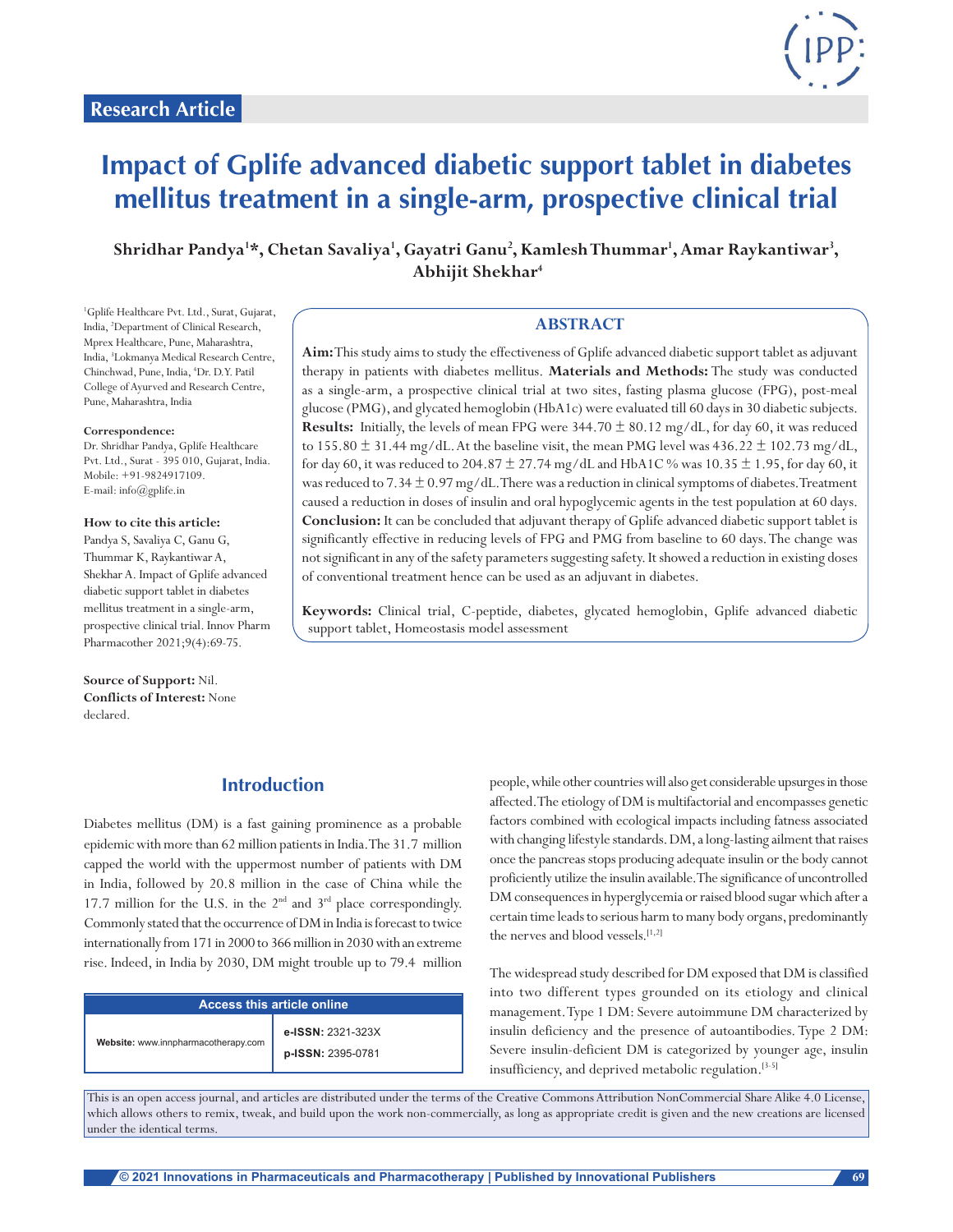Prolonged overabundance is the main pathogenic incident that initiates the progression of type 2 DM in heritably and epigenetically vulnerable person.<sup>[6-8]</sup> The development of DM is barely perceived in most determinedly enormous and overweight people or it may develop late over a time in life. Indeed, obese individuals remain resistant to type II DM and steadily partition added calories to subcutaneous adipose tissue instead of to the skeletal muscle, islet β-cells, heart, and liver. The mechanisms behind such reactions are due to active islet β-cell compensation; management of proximate normal blood nutrient levels; nominal insulin resistance development; augmented expansion of subcutaneous adipose tissue comparable to visceral adipose tissue; as well as partial proliferation in liver fat. Thus, the vital organs of the body evade damage induced through nutrients.[9-20] On the other hand, failure to regulate the desired level of glycated hemoglobin (HbA1c) has been considered as a major contributor to the worsening character of DM.<sup>[18,19]</sup> As a result, for better glycemic control, progressive insulin administration has been advised.<sup>[20,21]</sup>

It has been shown that initiating insulin treatment in individuals using metformin alone aids in achieving glycemic control and a decrease in HbA1c.[18] Nevertheless, supplementary risks including hypoglycemia and weight gained require to be measured while maintenance of DM by consuming insulin.[19] In addition, the unapproachability, expense of insulin by the oral administration, insulin resistance, and medicine compliance are the foremost hindrances in insulin treatment for treating DM. Adjuvant treatment with oral hypoglycemic agent (OHA) may result in long-term glycemic control and a decrease in the recurrence in which OHA is used.<sup>[21,22]</sup> Consequently, awareness of adjuvant therapies to OHA is growing amongst patients suffering from DM. Herbal medicine may be considered an effective and safe treatment replacement for meeting an unmet therapeutic requirement as an "adjuvant therapy" to OHA in the long-term management of diabetes. Henceforth, Gplife health care has developed Gplife advanced diabetic support tablet, a nutraceuticals product; almost all ingredients of the product were reported to help to normalize elevated fasting plasma glucose (FPG), post-meal glucose (PMG), and HbA1c parameters.<sup>[23-42]</sup> Therefore, a single-arm, open-label, prospective clinical trial for assessing the safety as well as the efficacy of "Gplife advanced diabetic support tablet" as adjuvant treatment in DM patients was designed to explore this hypothesis.

## **Materials and Methods**

### **Study design and protocol**

The study was a prospective, open-label clinical trial. The research was authorized by the ethics committee of Dr. D. Y. Patil College of Ayurveda and Research Center, Pune, and Lokmanya Medical Research Centre, Pune. The study's registration number is CTRI/2019/05/019355 with the Clinical Trials Registry of India. Informed consent was obtained as patient privacy rights must always be observed. A study was designed as a single-arm, open-label, prospective clinical trial for identifying the effectiveness and safety dose of tablet as adjuvant treatment in DM patients. The dosage of the product was two tablets twice a day at least 30–45 min before a meal with water for 60 days. The objectives were to evaluate variations from baseline in FPG to 60 days, to evaluate variations from baseline in 2 h, PMG to 60 days, to evaluate variations from baseline in HbA1c at 60 days, HbA1c is measured as a percent, to evaluate variations from baseline in fasting insulin to 60 days, and to evaluate variations from baseline in 2 h post-meal insulin 60 days. The study had a screening and enrollment phase, which was as follows: Screening visit (−14 days), baseline visit (0 day),  $1^{st}$  visit (30<sup>th</sup> day), and  $2^{nd}$  visit (60<sup>th</sup> day) during which patients continued background medication consisting of OHA and insulin, and a phase of treatment in which patients were given the experimental medication twice daily as adjuvant therapy of DM.

## **Toxicity study**

On the premises of the animal house of Dr. D. Y. Patil Institute of Pharmaceutical Science and Research, Pimpri, Pune-based researchers conducted a 90-day oral toxicity study on Wistar rats with repeated dosage. Eighteen compliances with the test guidelines positioned in OECD-408 adapted on September 21, 1998. The technical protocol's goals were met, and no unfavorable events took place that compromised the study's integrity or quality.

#### **Product details**

Product details are mentioned in Table 1.

#### **Inclusion and exclusion criteria**

Inclusion criteria were as follows: (1) Patients between the ages of 18 and 60 (inclusive), both sexes, (2) patients administrating OHA and/or insulin as on-going medication for DM,  $(3)$  HbA1c>6.5% and  $\leq$  14.5% (both inclusive), (4) subjects having a body mass index of 20–35 kg/m2 , and (5) FPG>130 mg/dL and <450 mg/dL (both inclusive). Exclusion criteria were as follows: (1) Patients with simultaneous severe hepatic dysfunction (described as AST or ALT >3 times of the higher normal limit) or renal dysfunction (described as serum creatinine >1.4 mg/dL), uncontrolled pulmonary dysfunction (patients with COPD and asthmatic), or other concurrent acute illness, (2) women who are pregnant or lactating, (3) drug abusers/ alcoholics/smokers, (4) patients who have been diagnosed with cancer, (5) patients with serious systemic illnesses that need longterm medication therapy (psycho-neuro-endocrinal diseases and rheumatoid arthritis), (6) involvement in any other study requiring drug therapy, (7) renal dysfunction as evidenced by raised serum creatinine from renal function test, (8) uncontrolled hypertension (diastolic blood pressure >110 mmHg or systolic blood pressure >180 mmHg), (9) unwillingness to undergo therapy, (10) known hypersensitivity to any of the ingredients of study tablets, and (11) other problems that, in the investigators' judgment, render the patient

| Table 1: Product contains a proprietary blend of extracts |                         |                     |
|-----------------------------------------------------------|-------------------------|---------------------|
| Gymnema Sylvestre                                         | Boerhavia diffusa       | Momordica charantia |
| Withania coagulans                                        | Bacopa monnieri         | Sennoside-A         |
| Cinnamomum verum                                          | Panax Ginseng           | Cynara scolymus     |
| Enicostemma littorale                                     | Banaba ext              | Phyllanthus emblica |
| Trigonella Foenum-Graecum                                 | Curcuma longa           | Salacia reticulata, |
| Tinospora cordifolia                                      | Andrographis paniculata | Withania somnifera  |
|                                                           |                         | Eugenia jambolana   |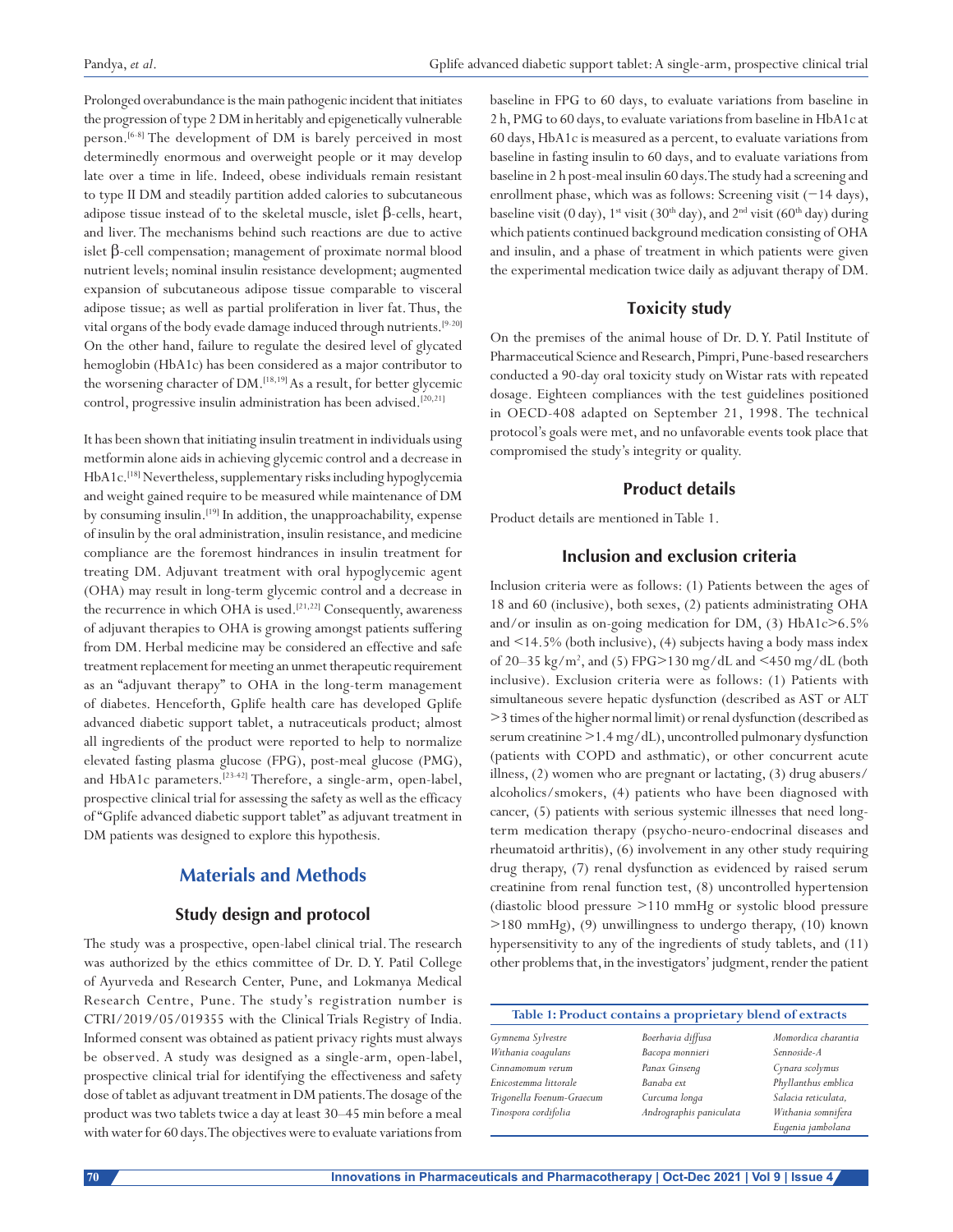unfit for participation or potentially obstruct the patient's involvement in the completion of the trial.

#### **Withdrawal criteria**

For the following reasons, subjects are removed from the trial (and hence from any future clinical trial or research process) such as (1) on their demand, that is, withdrawal of consent at any time for personal reasons. (2) If the examiner believes that continuing the trial would be injurious to the health of the subject. (3) Protocol deviations that could invalidate interpretation of the results (i.e., intake of not permitted concomitant treatments, etc.)

#### **Compliance with ethics**

All of the patients gave their signed, informed permission. The research procedure (protocol no. MHC/CT/19-20/004) was authorized by institutional ethics committees of all centers. The research was carried out following the Declaration of Helsinki and the international conference on harmonization's good clinical practice guidelines.

#### **Compliance with treatment**

Subjects were instructed not to skip or lower their medicine doses on their own. On the relevant page of the case report form, lapses identified during visits are reported. The researchers measured the amount of unused medicine in the patient's pillbox to assess treatment compliance. The patient was deemed non-compliant and was removed from the experiment if he or she did not ingest more than 20% of the entire prescription drug every 2 weeks.

#### **Statistics**

The data were analyzed by a consultant biostatistician with the statistical software SPSS 10.0. The mean or median  $\pm$  SD or SE, or the mean with range, was used to describe quantitative quantities. Counts and percentages were used to illustrate qualitative characteristics. One-way ANOVA was used to examine the data followed by the Bonferroni test.

## **Results**

A total of 37 people were tested for this investigation. Out of 37 individuals, five did not fulfill inclusion criteria as identified to be out of criteria for HbA1C with other complications and hence were not recruited in the study. There were two dropouts in this trial. On the completion of the trial, 30 participants were declared evaluable cases. Seventeen of the 30 confirmed participants were men, with a mean age of  $49.53 \pm 10.31$  years. Thirteen of the 30 confirmed individuals were women, with a mean age of  $48.20 \pm$ 10.47 years. The difference between male and female groups was statistically negligible when sex and age were compared. The mean body mass index in males was found to be  $24.61 \pm 1.95$  and  $26.5$  $\pm$  2.75 kg/m<sup>2</sup> which were according to the inclusion criteria and were found non-significant between males and females. Table 2 summarizes the information.

#### **Toxicity study**

The test product had no negative effects on the general health, growth, neurological, behavioral, clinical chemistry, hematological, and urinalysis parameters, organ weights, or gross of the organs/ tissues of mice treated at a dosage level of 2000 mg/kg body weight, according to the results of the study.

#### **Changes in vital parameters**

There was no substantial variation in any of the physiological parameters (body temperature, pulse rate, and respiration rate, body weight, and diastolic and systolic blood pressure) from baseline to completion of treatment in either group.

#### **Efficacy assessments**

#### *FPG*

The mean FPG level was  $344.70 \pm 80.12$  mg/dL at the baseline visit, 199.51  $\pm$  30.89 mg/dL on the 30<sup>th</sup> day, and 155.80  $\pm$  31.44 mg/dL on the completion of the trial, that is, on the  $60<sup>th</sup>$  day. On the  $30<sup>th</sup>$  day, the mean FPG was seen to be significant with  $P = 0.001$  whereas considerable with  $P = 0.001$  on the 60<sup>th</sup> day, that is, on the completion of the trial. Table 3 presents the values.

#### **PMG (post-meal plasma glucose)**

The mean PMG level is  $436.22 \pm 102.73$  mg/dL at the baseline visit, on the 30<sup>th</sup> day, it is decreased to the value of 259.35  $\pm$  45.48 mg/dL and was reduced up to 204.87  $\pm$  27.74 mg/dL on the completion of the trial, that is, on the  $60<sup>th</sup>$  day. The mean PMG is shown to be significant on day 30 with  $P = 0.0001$  and significant on day 60 with  $P = 0.0001$  on the completion of the trial. Table 4 summarizes the results.

| Table 2: Demographic data |                   |  |
|---------------------------|-------------------|--|
| <b>Males</b>              | <b>Females</b>    |  |
| 17                        | 13                |  |
| $49.53 \pm 10.31$         | $48.20 \pm 10.47$ |  |
| $24.61 \pm 1.95$          | $26.5 \pm 2.75$   |  |
|                           |                   |  |

|                      | <b>Table 3: Mean FPG values</b> |
|----------------------|---------------------------------|
| <b>Duration</b>      | Mean FPG (mg/dl)                |
| Baseline             | $344.70 + 80.12$                |
| 30 <sup>th</sup> day | 199.51±30.89***                 |
| $60th$ day           | 155.80±31.44***                 |

The value represents mean±SD analyzed by ANOVA followed by multiple comparisons, Bonferroni test is done to compare the values between baseline, 30<sup>th</sup> day, and completion of the trial. *P<*0.001 significant

|                 | Table 4: Mean values of PMG                                                      |
|-----------------|----------------------------------------------------------------------------------|
| <b>Duration</b> | Mean PMG $(mg/dl)$                                                               |
| Baseline        | $436.22 \pm 102.73$                                                              |
| Day $30$        | 259.35±45.48****                                                                 |
| Day $60$        | $204.87 + 27.74$ ****                                                            |
|                 | The value represents mean±SD analyzed by ANOVA followed by multiple comparisons, |

Bonferroni test is done to compare the values between baseline, 30<sup>th</sup> day, and on completion of trial *P<*0.0001 significant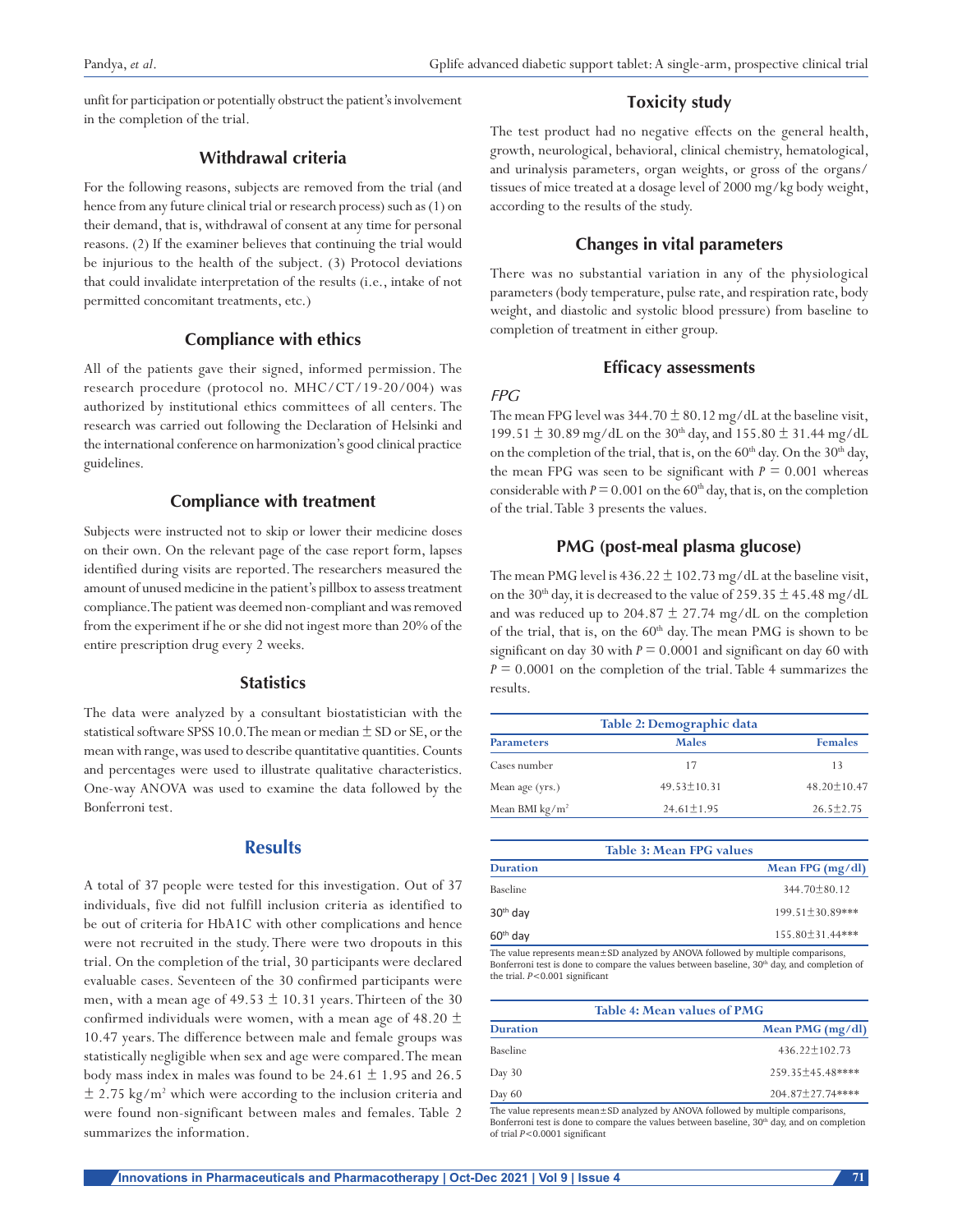# **Percent HbA1C**

The mean HbA1C percent level was 10.35  $\pm$  1.95 at the baseline visit, however, it was decreased to  $7.34 \pm 0.97$  mg/dL on the 60<sup>th</sup> day. On the  $60<sup>th</sup>$  day, that is, on completion of the trial, the mean HbA1C percent was shown to be statistically important with  $P = 0.001$ . Table 5 presents the results.

## **C-Peptide**  $(n = 30)$

At the baseline visit, the mean C-peptide ng/mL level was 2.28  $\pm$ 0.67, on the 60<sup>th</sup> day, the value was 2.47  $\pm$  0.48 mg/dl. The mean C-peptide ng/mL is found to considerably decrease with *P* > 0.05 on the 60<sup>th</sup> day, that is, on trial completion day. Table 6 presents the values.

## **Fasting and post-meal insulin**

The treatment with the product after 60 days of therapy showed significant changes in serum insulin. Fasting basal insulin, which was  $7.88 \pm 6.05 \,\text{\mu U/mL}$ , significantly increased with test drug treatment to 13.29  $\pm$  7.13. Post-meal insulin, which was 32.64  $\pm$  14.42  $\mu$ g, significantly increased with test drug treatment to  $63.10 \pm 15.36$ . The statistical analysis using the analysis of variance, the serum insulin levels increased considerably, according to the Bonferroni test (\*\*\**P* < 0.001). Table 7 summarizes the information.

## **Subjective assessment of clinical symptoms**

Polyuria assessment: Number of respondents with a grade-based assessment category\* (Represented as several subjects and percent population) symptom evaluation (\*Grades: 0=None, 1=Mild, 2=Moderate, and 3=Severe). Table 8 summarizes the results.

# **Homeostasis model assessment (HOMA) B and HOMA insulin resistance (HOMA-IR) score evaluation**

The HOMA-cell function (HOMA-B) score increased after administration of "Gplife advanced diabetic support tablet" (0.0121  $\pm$  0.01–0.05  $\pm$  0.024) baseline to day 60 and there was a drop in HOMA-IR ("Homeostasis model assessment insulin resistance") score  $(6.71 \pm 6.01 - 5.46 \pm 2.45)$  baseline to day 60 in DM patients.

|                 | Table 5: Mean percent of HbA1C |
|-----------------|--------------------------------|
| <b>Duration</b> | Mean HbA1C %                   |
| Baseline        | $10.35 \pm 1.95$               |
| $60th$ Day      | $7.34 + 0.97$ ***              |

The value represents mean±SD analyzed by ANOVA followed by multiple comparisons, Bonferroni test is done to measure the values between baseline, 30<sup>th</sup> day, and on completion of trial *P<*0.001 significant

| Table 6: Mean C-peptide |                        |  |
|-------------------------|------------------------|--|
| <b>Duration</b>         | Mean C-peptide (ng/ml) |  |
| Baseline                | $2.28 \pm 0.67$        |  |
| Day $60$                | $2.47 \pm 0.48$        |  |

The value represents mean±SD analyzed by ANOVA followed by multiple comparisons, Bonferroni test is done to measure the values between baseline, 30<sup>th</sup> day, and on completion of trial *P>*0.05 non‑significant

# **Safety analysis**

All the parameters of hemogram, liver profile, lipid profile, and renal profile were within normal limits at baseline visit. There were no large differences in any of the hemogram, liver profile, or renal profile measures when the therapy was completed. This suggests the safety of test drugs on biochemical parameters. There was a slight reduction in elevated levels of cholesterol in some patients suggestive of hypolipidemic activity of test drug. The details are presented in Table 6.

# **The investigator assesses the global assessment for overall progress**

According to investigator evaluation, 26 (86.7%) participants in test group  $n = 30$  exhibited extreme overall progress and  $4$  (13.3%) patients indicated very much overall progress after the trial.

# **Global assessment for overall improvement by subject**

According to subject evaluation, 21 (70.00%) of test group  $n = 30$ respondents revealed very much overall progress and 8 (26.66%) of test group *n* = 30 respondents exhibited considerable overall progress on completion of the trial. According to subject evaluation, 1 (3.33%) respondents indicated modest overall progress after the trial. Table 9 summarizes the results.

# **Tolerability of study drug by physician**

Physicians indicated good tolerability of study medications for 25 (83.33%) of the test group  $n = 30$ , and physician indicated

| Table 7: Fasting and post-meal serum insulin |                 |                       |
|----------------------------------------------|-----------------|-----------------------|
| <b>Parameter</b>                             | <b>Baseline</b> | Day $60$              |
| Fasting insulin $(\mu U/ml)$                 | $7.88 + 6.05$   | $13.29 + 4.53***$     |
| Post-meal insulin $(\mu U/ml)$               | $32.64 + 14.42$ | $63.10 \pm 15.36$ *** |

The value represents mean±SD analyzed by ANOVA followed by multiple comparisons, Bonferroni test is done to measure the values between baseline, 30<sup>th</sup> day, and completion of trial *P*<0.001 significant

| Table 8: Assessment of clinical symptoms |                |                     |                  |            |
|------------------------------------------|----------------|---------------------|------------------|------------|
| <b>Clinical symptoms</b>                 | <b>Score</b>   | <b>Baseline</b> (%) | Day 30 (%)       | Day 60 (%) |
| Polyuria                                 | $\theta$       | $\theta$            | $\boldsymbol{0}$ | 8(26.67)   |
|                                          | 1              | $\theta$            | 12(40)           | 18 (60)    |
|                                          | $\overline{2}$ | 23 (76.67)          | 15(50)           | 4(13.33)   |
|                                          | 3              | 7(23.33)            | 3(10)            | $\theta$   |
| Polydipsia                               | $\theta$       | $\theta$            | $\theta$         | 9(30)      |
|                                          | 1              | $\theta$            | 12(40.00)        | 19 (63.33) |
|                                          | $\overline{2}$ | 19(63.33)           | 10(33.33)        | 2(6.66)    |
|                                          | 3              | 11 (36.66)          | 8 (26.66)        | $\theta$   |
| Polyphagia                               | $\theta$       | $\theta$            | $\theta$         | 6(20)      |
|                                          | 1              | $\overline{0}$      | $\theta$         | 22 (73.33) |
|                                          | $\overline{2}$ | 9(30)               | 21(70)           | 2(6.66)    |
|                                          | 3              | 21 (70)             | 9(30)            | $\theta$   |

The value represents subject frequency and percentile for each symptom at every time point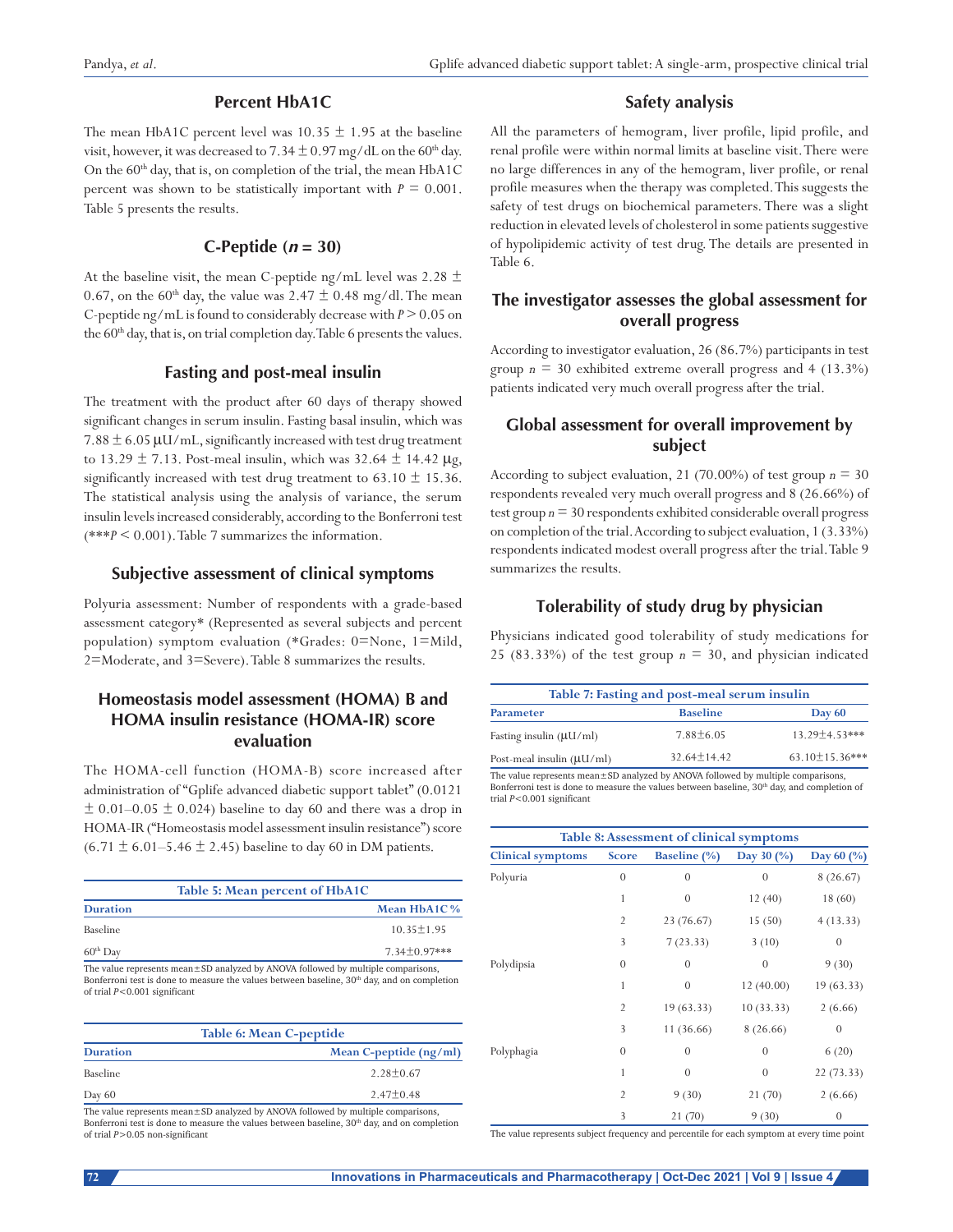| Pandva, et al. | Gplife advanced diabetic support tablet: A single-arm, prospective clinical trial |  |
|----------------|-----------------------------------------------------------------------------------|--|
|                |                                                                                   |  |

| Table 9: Assessment of laboratory investigation |                    |                   |  |
|-------------------------------------------------|--------------------|-------------------|--|
| Laboratory investigation                        | <b>Baseline</b>    | <b>Day 60</b>     |  |
| Total leukocyte count                           | $6.39 \pm 02.03$   | $6.55 \pm 01.52$  |  |
| Neutrophils                                     | 57.40±09.21        | 55.56±09.16       |  |
| Lymphocytes                                     | 35.00±08.07        | $35.62 \pm 06.42$ |  |
| Monocytes                                       | $3.41 \pm 01.38$   | $3.89 \pm 01.48$  |  |
| Eosinophils                                     | $3.25 \pm 03.41$   | $4.38 \pm 02.32$  |  |
| Total RBC count                                 | $4.90 \pm 00.69$   | $5.04 \pm 00.35$  |  |
| Basophils                                       | $0.18 \pm 00.20$   | $0.35 \pm 00.21$  |  |
| Hemoglobin                                      | $14.02 \pm 02.53$  | 14.59±01.57       |  |
| Hematocrit                                      | $43.12 \pm 06.29$  | 45.04±04.73       |  |
| Platelets                                       | 226.57±75.63       | 254.62±52.08      |  |
| Erythrocyte sedimentation rate                  | $12.81 \pm 07.79$  | $10.54 \pm 01.51$ |  |
| Total cholesterol                               | 180.88±36.25       | 155.26±28.74      |  |
| Cholesterol HDL direct                          | $43.98 \pm 10.08$  | $47.92 \pm 08.75$ |  |
| Triglycerides                                   | 127.66±61.65       | 123.0±47.56       |  |
| LDL cholesterol                                 | 115.21±29.09       | 105.08±23.89      |  |
| VLDL cholesterol                                | 26.67±12.09        | 25.99±07.57       |  |
| TC/HDL ratio                                    | $04.38 \pm 01.90$  | $3.94 \pm 00.84$  |  |
| LDL/HDL ratio                                   | $2.95 \pm 01.15$   | $2.74 \pm 00.61$  |  |
| Blood urea nitrogen                             | 13.19±04.40        | 12.89±03.91       |  |
| Serum uric acid                                 | $5.16 \pm 01.14$   | $5.31 \pm 01.34$  |  |
| Serum calcium                                   | $9.12 \pm 00.94$   | $9.08 \pm 00.55$  |  |
| Serum creatinine                                | $0.86 \pm 00.21$   | $0.81 \pm 00.11$  |  |
| Bilirubin total                                 | $0.64 \pm 0.28$    | $0.68 \pm 0.28$   |  |
| Bilirubin direct                                | $0.24 \pm 0.19$    | $0.19 \pm 0.08$   |  |
| Bilirubin indirect                              | $1.23 \pm 4.30$    | $0.50 \pm 0.23$   |  |
| SGOT                                            | $28.44 \pm 8.03$   | $26.75 \pm 8.11$  |  |
| <b>SGPT</b>                                     | 30.14±22.09        | 23.18±11.01       |  |
| Alkaline phosphatase                            | $101.92 \pm 32.98$ | 109.71±38.45      |  |
| GGTP                                            | 26.53±17.90        | 21.81±11.85       |  |
| Total proteins                                  | $7.38 \pm 0.45$    | $7.56 \pm 0.42$   |  |
| Serum albumin                                   | $4.23 \pm 0.31$    | $4.39 \pm 0.54$   |  |

Each value signifies mean±SD. The values between baseline and on completion of the trial are compared with paired "*t*‑test." *P>*0.05 non‑significant

tolerability of study drugs for 5 (16.66%) on completion of the trial, according to physician evaluation.

#### **Tolerability of study drug by respondents**

Respondents in the test group  $n = 30$  confirmed great tolerability of study medicines 20 (66.66%) and 10 (33.33%) indicated tolerability of study drugs on completion of the trial, according to physician evaluation. Table 10 summarizes the information.

#### **Profile of adverse events**

According to the findings, 30% of the patients (nine individuals) had negative incidents including vomiting, headache, fever, hyperacidity, as well as body pain, with 35 negative incidents reported out of a total of nine patients. These side effects were most likely unrelated to the

| Table 10: Tolerability of study drugs evaluated by respondents |                     |               |
|----------------------------------------------------------------|---------------------|---------------|
| <b>Assessment</b>                                              | Test group $(n=30)$ |               |
|                                                                | No.                 | $\frac{0}{0}$ |
| Excellent                                                      | 20                  | 66.66         |
| Good                                                           | 10                  | 33.33         |
| Fair                                                           |                     |               |
| Poor                                                           |                     |               |

study drug. The test medication did not need to be discontinued. These negative occurrences were of mild-to-moderate severity. Following the administration of rescue medicine, these adverse effects were entirely resolved.

## **Discussion**

DM is a metabolic condition that disrupts a variety of human systems, necessitating the use of medicinal herbs and nutraceuticals with multifunctional and synergistic qualities for DM therapy. All ingredients used in the Gplife advanced diabetic support tablet are utilized; the conventional medical practitioners have been practicing for centuries past and are scientifically proven to be effective in the management of DM. Since it is a multiherb nutraceuticals product, it has a manifold and comprehensive action on several facets of DM. It was observed that adjuvant therapy with "Gplife advanced diabetic support tablet" is significantly helpful in mitigating FPG levels from baseline till day 30 as well as 60 days. Fasting hyperglycemia is a spectacle that has been perceived in fundamentally all persons with DM and may be due to deregulation of the regular circadian hormonal configurations resulting in increased hepatic glucose production. Fasting hyperglycemia commonly can be accredited to insufficient or incorrect hepatic insulinization, the potential of Gplife advanced diabetic support tablet in reducing FPG is evidence of better utilization of glucose to get transformed to energy and improvement in insulin resistance so the insulinization of hepatic tissue happens to reduce the hyperglycemia in fasting. This effect was clinically evident by patientreported less fatigue than baseline to day 60.

It was also noted that adjuvant therapy with "Gplife advanced diabetic support tablet" was significantly helpful in reducing levels of PMG from baseline till day 30 as well as day 60, that is, ends of study. There can be a strong connection of probable alpha-glycosidase inhibitory action of Gplife advanced diabetic support tablet in Type 2 DM which slows down the digestion of carbohydrates in the small intestine and consequently can help to decrease afterward meal blood sugar levels.

As an adjuvant with this tablet was provocatively beneficial in lowering % HbA1C levels from baseline to 60 days, the study's conclusion. HbA1c is a long-term glycemic index that is determined by the lifespan of red blood cells, which differs from person to person. However, for HbA1c alterations to attain their 50% highest capacity, a 1-month period is generally sufficient, and after 2 months, 80% of HbA1c changes are apparent. As a result, a trial lasting at least 2 months would encompass the trial respondents' different RBC life spans. As phytochemicals present in the product work great as an antioxidant,<sup>[43]</sup>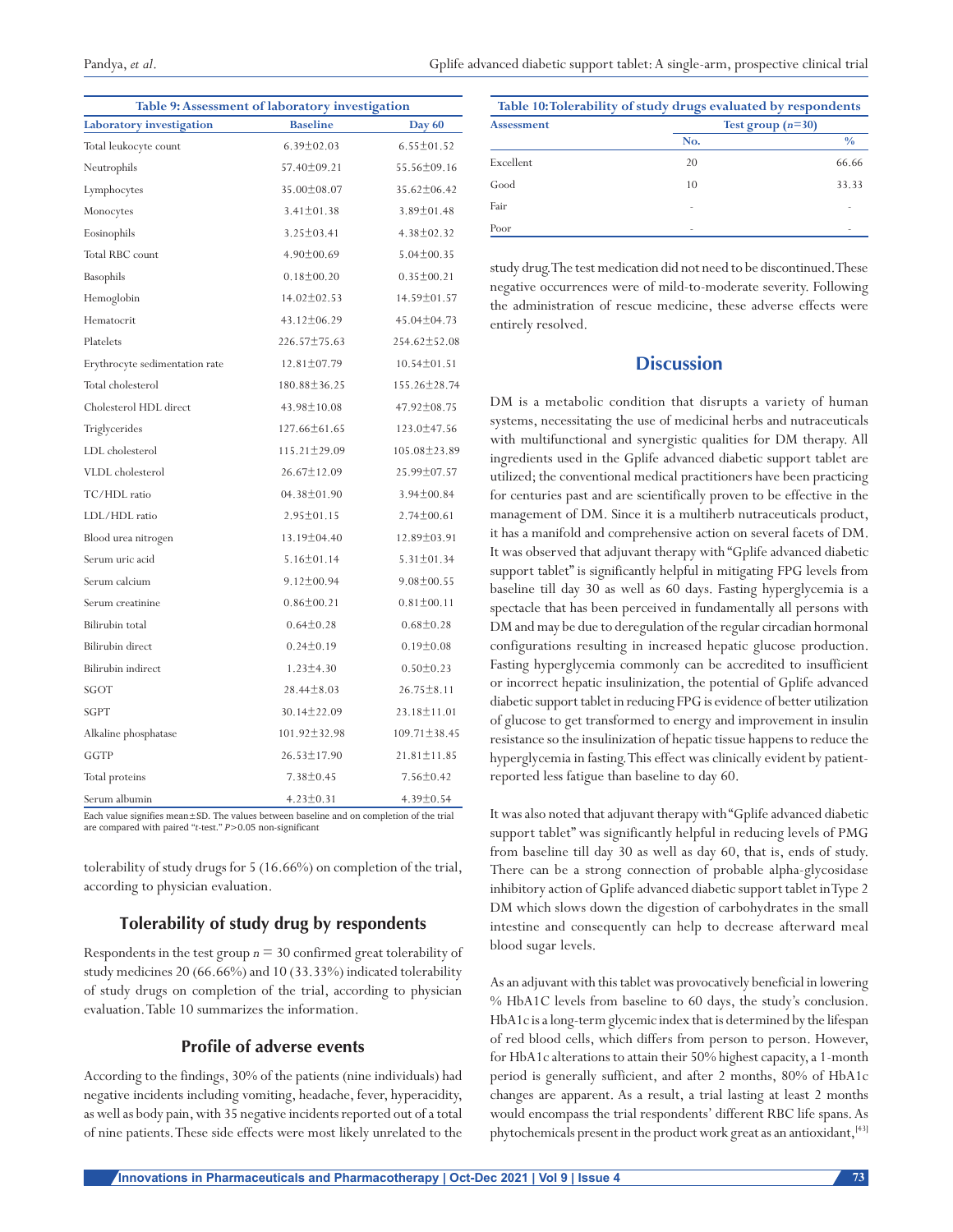the length of time that patients have been afflicted is an important element in determining the success of these drugs.

# **Acknowledgment**

HbA1c levels that are lower have been linked to less and later macrovascular and microvascular problems. The objective of DM treatment must be to keep HbA1c as low as feasible while avoiding hyperglycemia or hypoglycemia that is chronic or severe. With the treatment of Gplife advanced diabetic support tablet, a significant reduction in HbA1C is attained. Gplife advanced diabetic support tablet can protect arresting progression of the pathophysiology of diabetic complications by making good glycemic support over a long period. The probable mechanism could be improving insulin resistance in Type 2 DM.

As an adjuvant medication, Gplife advanced diabetic support tablet was shown to be considerably helpful in boosting C-peptide levels from baseline to day 60, the study's conclusion. C-peptide is cosecreted by the pancreas with insulin and might be utilized to diagnose diabetes. After therapy with this tablet, C-peptide levels in patients with DM improved when compared to C-peptide levels in the overall respondents. This action suggests selective indication of product in improving endogenous insulin secretion.<sup>[44]</sup>

In DM patients, there was an increase in the HOMA-B score and a substantial drop in the HOMA-IR score after therapy with "Gplife advanced diabetic support tablet." There is a considerable reduction in HOMA-IR score in DM suggestive of increasing insulin sensitivity and reducing insulin resistance through improved insulin receptor signaling cascade.<sup>[45-49]</sup>

The HOMA model is the best widely used surrogate model for assessing insulin resistance as well as beta-cell activity in DM persons. Insulin resistance is categorized by the decrease in insulin-mediated glucose disposal in insulin-sensitive tissue and increased hepatic glucose production whereas beta-cell dysfunction occurs when betacells were incapable to recompense for the insulin resistance. In the case of DM patients, there is an increase in the HOMA-B suggestive of possible regeneration of pancreatic cells in the pancreas. The quality of life of the patient is greatly improved with patients feeling better at their energy levels as well as toward reduced stress and fatigue is also reported.

## **Conclusion**

The present clinical study concluded that "Gplife advanced diabetic support tablet" can act as an adjuvant to OHA and insulin, lowering the levels of fasting and post-meal blood glucose, as well as HbA1c. The use of such tablets as an adjuvant treatment could be explained as it caused a reduction in existing doses of insulin and OHA. The above-explained potential actions and probable mechanism were the outcomes of rational selection of herbal blends with their specifications used as an extract and toward the purity and quality maintained from a selection of ingredients up to manufacturing and packing of the finished product. Thus "Gplife advanced diabetic support tablet" was a safe and effective alternative as an adjuvant in DM.

The authors acknowledge the valuable contribution of Lokmanya Medical Research Centre, Chinchwad, and Dr. D.Y. Patil College of Ayurved and Research Centre, Pimpri.

## **References**

- 1. World Health Organization. Diabetes Mellitus. Geneva: World Health Organization; 2018. Available from: http://www.who.int/news-room/factsheets/detail/diabetesmellitus [Last accessed on 2021 Dec 20].
- 2. Kuzulugil D, Papeix G, Luu J, Kerridge RK. Recent advances in diabetes treatments and their perioperative implications. Curr Opin Anaesthesiol 2019;32:398-404.
- 3. Kahn SE, Cooper ME, Del Prato S. Pathophysiology and treatment of Type 2 diabetes: Perspectives on the past, present, and future. Lancet 2014;383:1068-83.
- 4. Gupta A, Sharma M, Sharma J. A role of insulin in different types of diabetes. Int J Curr Microbiol App Sci 2015;4:58-77.
- 5. Saberzadeh-Ardestani B, Karamzadeh R, Basiri M, Hajizadeh-Saffar E, Farhadi A, Shapiro AMJ, *et al.* Type 1 diabetes mellitus: Cellular and molecular pathophysiology at a glance. Cell J 2018;20:294-301.
- 6. Siddiqui AA, Siddiqui SA, Ahmad S, Siddiqui S, Ahsan I, Sahu K. Diabetes: Mechanism, pathophysiology and management-a review. Int J Drug Dev Res 2013;5:1-23.
- 7. Colagiuri S, Lee CM, Wong TY, Balkau B, Shaw JE, Borch-Johnsen K, *et al.* Glycemic thresholds for diabetes-specific retinopathy: Implications for diagnostic criteria for diabetes. Diabetes Care 2011;34:145-50.
- 8. Prentki M, Nolan CJ. Islet beta cell failure in Type 2 diabetes. J Clin Invest 2006;116:1802-12.
- 9. Stefan N, Kantartzis K, Machann J, Schick F, Thamer C, Rittig K, *et al.* Identification and characterization of metabolically benign obesity in humans. Arch Intern Med 2008;168:1609-16.
- 10. Wajchenberg BL. Subcutaneous and visceral adipose tissue: Their relation to the metabolic syndrome. Endocr Rev 2000;21:697-738.
- 11. Meier JJ, Nauck MA. Is the diminished incretin effect in Type 2 diabetes just an epi-phenomenon of impaired beta-cell function? Diabetes 2010;59:1117-25.
- 12. Unger RH, Scherer PE. Gluttony, sloth and the metabolic syndrome: A roadmap to lipotoxicity. Trends Endocrinol Metab 2010;21:345-52.
- 13. Nolan CJ, Prentki M. The islet beta-cell: Fuel responsive and vulnerable. Trends Endocrinol Metab 2008;19:285-91.
- 14. Leahy JL. Pathogenesis of Type 2 diabetes mellitus. Arch Med Res 2005;36:197-209.
- 15. Kahn SE. The relative contributions of insulin resistance and beta-cell dysfunction to the pathophysiology of Type 2 diabetes. Diabetologia 2003;46:3-19.
- 16. Weir GC, Laybutt DR, Kaneto H, Bonner-Weir S, Sharma A. Beta-cell adaptation and decompensation during the progression of diabetes. Diabetes 2001;50 Suppl 1:S154-9.
- 17. Friedman JE, Ishizuka T, Shao J, Huston L, Highman T, Catalano P. Impaired glucose transport and insulin receptor tyrosine phosphorylation in skeletal muscle from obese women with gestational diabetes. Diabetes 1999;48:1807-14.
- 18. Ryan EA, Enns L. Role of gestational hormones in the induction of insulin resistance. J Clin Endocrinol Metab 1988;67:341-7.
- 19. Kühl C. Etiology and pathogenesis of gestational diabetes. Diabetes Care 1998;21 Suppl 2:B19-26.
- 20. Xiang AH, Peters RK, Trigo E, Kjos SL, Lee WP, Buchanan TA. Multiple metabolic defects during late pregnancy in women at high risk for Type 2 diabetes. Diabetes 1999;48:848-54.
- 21. Buchanan TA, Metzger BE, Freinkel N, Bergman RN. Insulin sensitivity and B-cell responsiveness to glucose during late pregnancy in lean and moderately obese women with normal glucose tolerance or mild gestational diabetes. Am